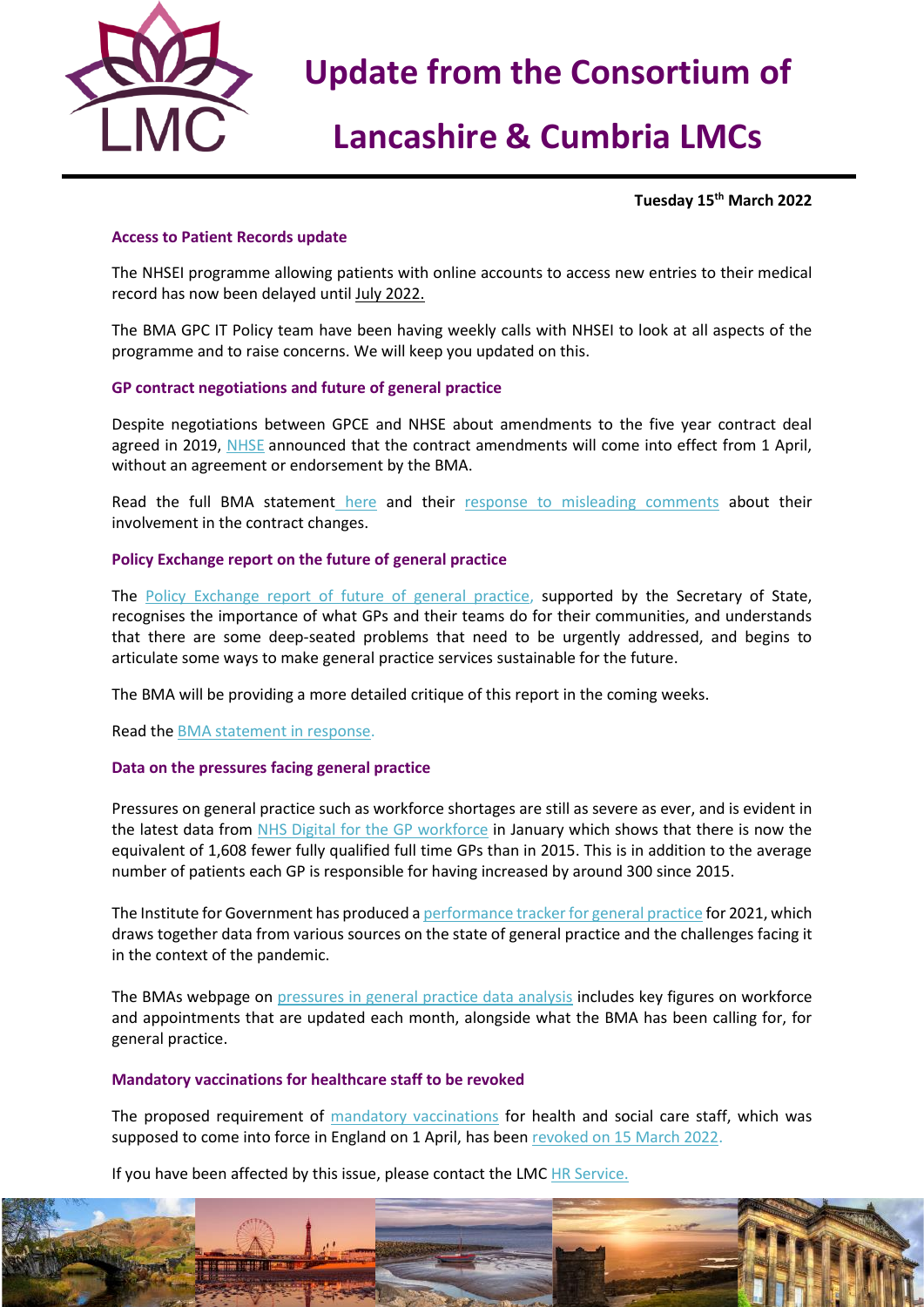

## **Lancashire & Cumbria LMCs**

## **BMA successfully challenges threatening letters from solicitors**

Several solicitors have been threatening doctors with legal action if the doctor does not provide COVID-19 exemption for the solicitor's clients. The BMAs Medico Legal Committee (MLC) has written to the Solicitor's Regulation Authority (SRA) and has been assured that solicitors should not be "writing in offensive, threatening or intimidatory ways. And we also do not expect solicitors to pursue matters which they know have no legal merit."

If doctors receive intimidating letters, please advise your Medical Defence Organisation, and share a copy with the GPC at [info.gpc@bma.org.uk](mailto:info.gpc@bma.org.uk) so that the MLC may pursue further via the SRA.

Furthermore, the GPC and the MLC have met with the COVID-19 Exemptions Team at the Department of Health and Social Care (DHSC). It is understood that further guidance on COVID-19 exemptions will be published, and this will clarify the role of doctors in providing exemption certificates, make it clear what conditions do and do not warrant an exemption, and reiterate that there is no appeal. The GPC have asked for departmental support that any legal action is against the policy, and thus the DHSC, and not the GP/ practice. Both committees hope to see a swift and satisfactory conclusion to this matter.

### **NHSPS service charges dispute update - trial dates**

The BMA is supporting five test claimant GP practices who have received demands from NHS Property Services (NHSPS) to pay inflated service charges based on its "full cost recovery" approach, outlined in NHSPS' Consolidated Charging Policy ('the Policy'). These court proceedings were brought against NHSPS for a declaration that the Policy does not form part of their tenancy and, therefore, NHSPS cannot base their charges on it.

The trial will begin on 17 March 2022 and will be concluded no later than 5 April 2022.

Read th[e statement from the BMA legal team](https://protect-eu.mimecast.com/s/a8PLCmy55Fj4YOgTGbM1S?domain=capitallaw.co.uk/) at Capital Law.

### **Kings Fund report on Additional Roles Reimbursement Scheme (ARRS)**

The King's Fund has published a major [report on the ARRS,](https://protect-eu.mimecast.com/s/4cOUC0LKKHGPqEYhweEXG?domain=kingsfund.org.uk) which focuses on four roles – social prescribing link workers; first contact physiotherapists; paramedics and pharmacists — to examine the issues related to the implementation of these roles, looking at the experiences of working in these roles and of the people managing them.

### **Pneumococcal vaccine claims**

From April 2022 it will no longer be possible to submit claims to the NHS BSA for reimbursement of locally procured PPV23 vaccines administered, and practices should only be using centrally procured PPV23 vaccine for immunising their eligible population.

From 1 April 2022, the pneumococcal vaccines (both the PPV23 and Pneumococcal polysaccharide conjugated vaccine) will be removed from the bulk vaccine list, for which claims are made via the FP34PD/D appendix form, and practices will need to submit pneumococcal vaccine reimbursement claims via a prescription form (FP10) for each administration instead.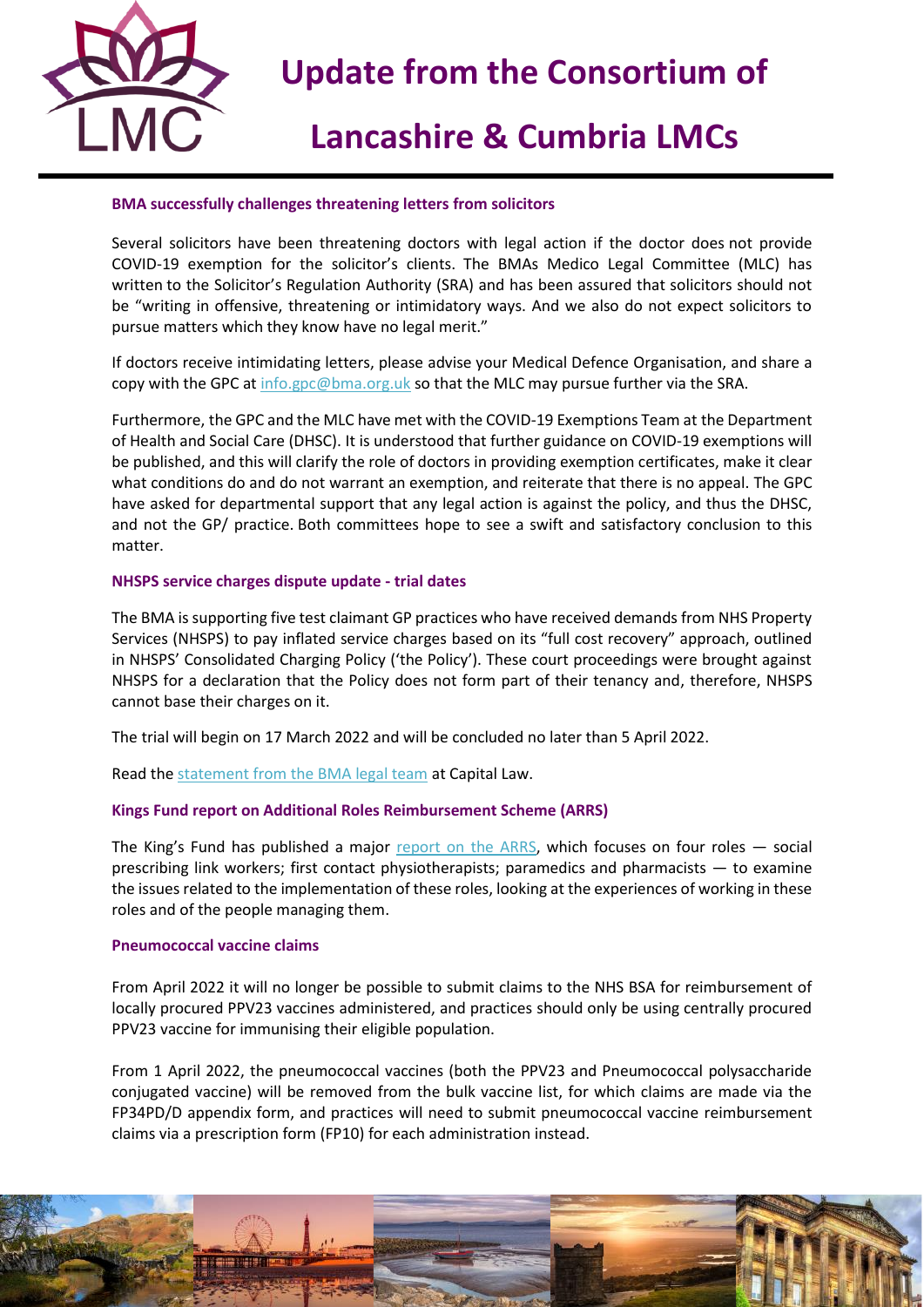

# **Lancashire & Cumbria LMCs**

## **Smoking Cessation service**

From 10 March 2022, an NHS Smoking Cessation Service (SCS) will start to be commissioned from community pharmacies as an Advanced service within the Community Pharmacy Contractual Framework. The service allows NHS trusts to refer patients to a community pharmacy of their choice to continue smoking cessation treatment which was initiated during an inpatient stay in hospital (the Ottawa Model for Smoking Cessation).

While this is not a service that general practices can refer into, a requirement of the service is to notify a patient's GP of the outcome of the service provision. Therefore, as the service gradually rolls out over the next two years (with both NHS trusts and pharmacies opting into provision of the service), practices may receive these notifications as and when their patients are discharged from the service.

Further information on the SCS can be foun[d here.](http://www.psnc.org.uk/scs)

## **A reminder - healthcare staff who test positive for COVID-19**

Healthcare staff who have tested positive for COVID-19 should not attend work until they have had two negative LFD test results taken 24 hours apart. The first test should not be taken before day 5 after their initial positive test. [Guidance is available on the UKHSA website.](https://generalpracticebulletin.cmail19.com/t/d-l-fldhuhk-jutjldjudk-b/)

### **Improving staff retention: A guide for line managers and employers**

Supporting NHS colleagues to stay and stay well is more vital than ever. [Improving staff retention: A](https://generalpracticebulletin.cmail19.com/t/d-l-fldhuhk-jutjldjudk-jh/)  [guide for line managers and employers](https://generalpracticebulletin.cmail19.com/t/d-l-fldhuhk-jutjldjudk-jh/) is an updated resource from our National Retention Programme and NHS Employers, which aims to support line managers, employers, and leaders to retain talented and skilled staff. The guide incorporates learning from COVID-19, supports the ambitions in the NHS People Promise and equips line managers and employers to have regular conversations with colleagues to discuss how they could support them to stay. Read more i[n this blog](https://generalpracticebulletin.cmail19.com/t/d-l-fldhuhk-jutjldjudk-jk/) by acting chief people officer, Em Wilkinson-Brice.

### **Sessional GPs committee regional elections**

The BMA Sessional GPs committee is currently seeking regional representatives to join its committee, which has 16 elected members.

If elected, candidates will take up their seats on the committee in July 2022 and will serve for three BMA sessions, from 2022-2025. You must be a BMA member to nominate in this election.

To submit your nomination please visit<https://elections.bma.org.uk/> The deadline is noon Tuesday 29 March 2022.

If you have any questions about the elections, please emai[l elections@bma.org.uk](mailto:elections@bma.org.uk) or get in touch with [Mariah](mailto:maria.mulberry@nwlmcs.org) at the LMC.